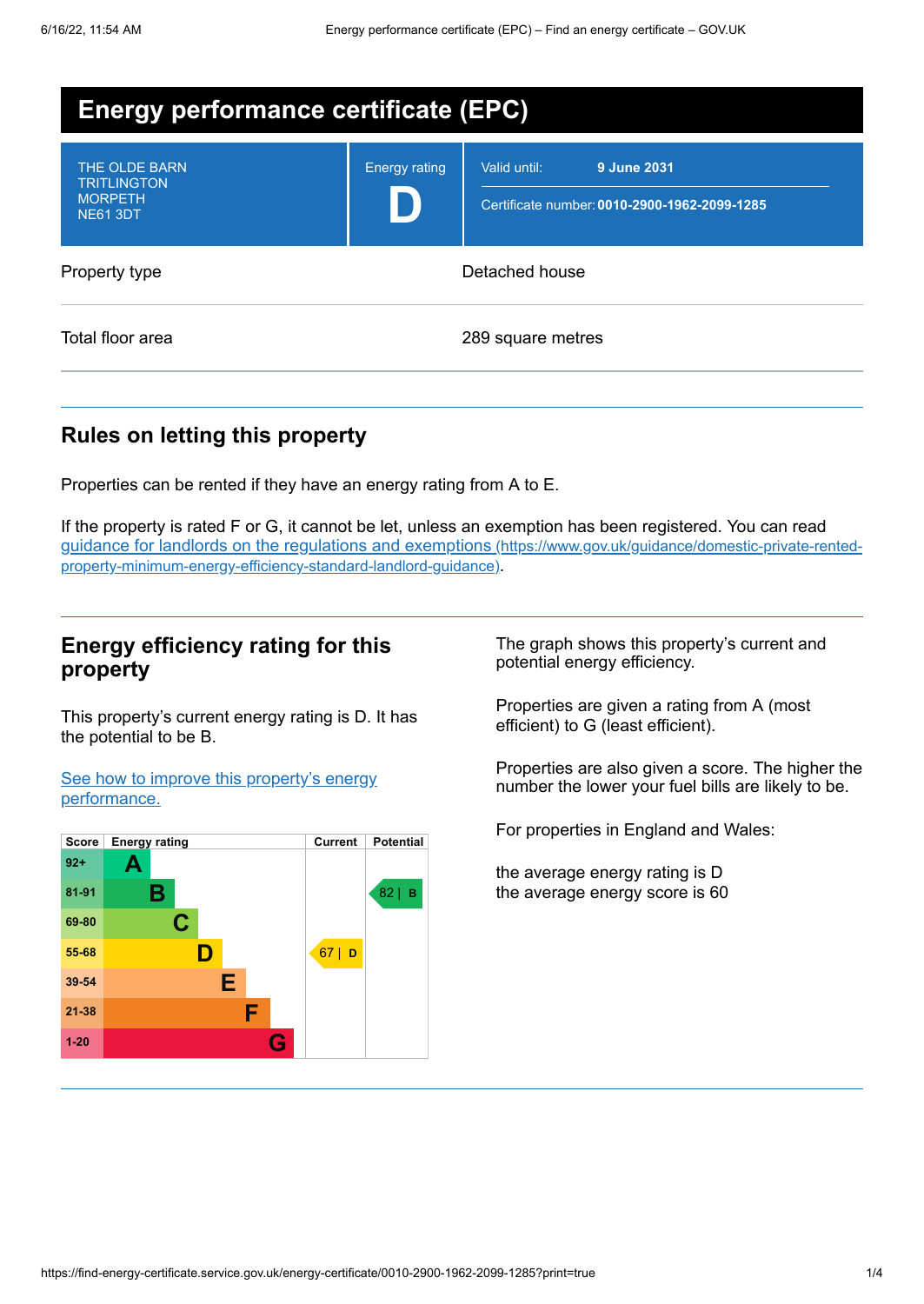# **Breakdown of property's energy performance**

This section shows the energy performance for features of this property. The assessment does not consider the condition of a feature and how well it is working.

Each feature is assessed as one of the following:

- very good (most efficient)
- good
- average
- poor
- very poor (least efficient)

When the description says "assumed", it means that the feature could not be inspected and an assumption has been made based on the property's age and type.

| <b>Feature</b>       | <b>Description</b>                         | Rating    |
|----------------------|--------------------------------------------|-----------|
| Wall                 | Cavity wall, as built, insulated (assumed) | Good      |
| Roof                 | Pitched, insulated (assumed)               | Good      |
| Roof                 | Roof room(s), insulated (assumed)          | Good      |
| Window               | Fully double glazed                        | Good      |
| Main heating         | Electric storage heaters                   | Poor      |
| Main heating control | Automatic charge control                   | Average   |
| Hot water            | Electric immersion, off-peak               | Average   |
| Lighting             | No low energy lighting                     | Very poor |
| Floor                | Solid, insulated (assumed)                 | N/A       |
| Floor                | To unheated space, insulated (assumed)     | N/A       |
| Secondary heating    | Portable electric heaters (assumed)        | N/A       |

#### **Primary energy use**

The primary energy use for this property per year is 263 kilowatt hours per square metre (kWh/m2).

| <b>Environmental impact of this</b><br>property                                                        |                 | This property produces                                                                                                                                        | 13.0 tonnes of CO2 |
|--------------------------------------------------------------------------------------------------------|-----------------|---------------------------------------------------------------------------------------------------------------------------------------------------------------|--------------------|
| This property's current environmental impact<br>rating is E. It has the potential to be D.             |                 | This property's potential<br>production                                                                                                                       | 9.9 tonnes of CO2  |
| Properties are rated in a scale from A to G<br>based on how much carbon dioxide (CO2) they<br>produce. |                 | By making the recommended changes, you<br>could reduce this property's CO2 emissions by<br>3.1 tonnes per year. This will help to protect the<br>environment. |                    |
| Properties with an A rating produce less CO2                                                           |                 |                                                                                                                                                               |                    |
| than G rated properties.                                                                               |                 | Environmental impact ratings are based on<br>assumptions about average occupancy and                                                                          |                    |
| An average household<br>produces                                                                       | 6 tonnes of CO2 | energy use. They may not reflect how energy is<br>consumed by the people living at the property.                                                              |                    |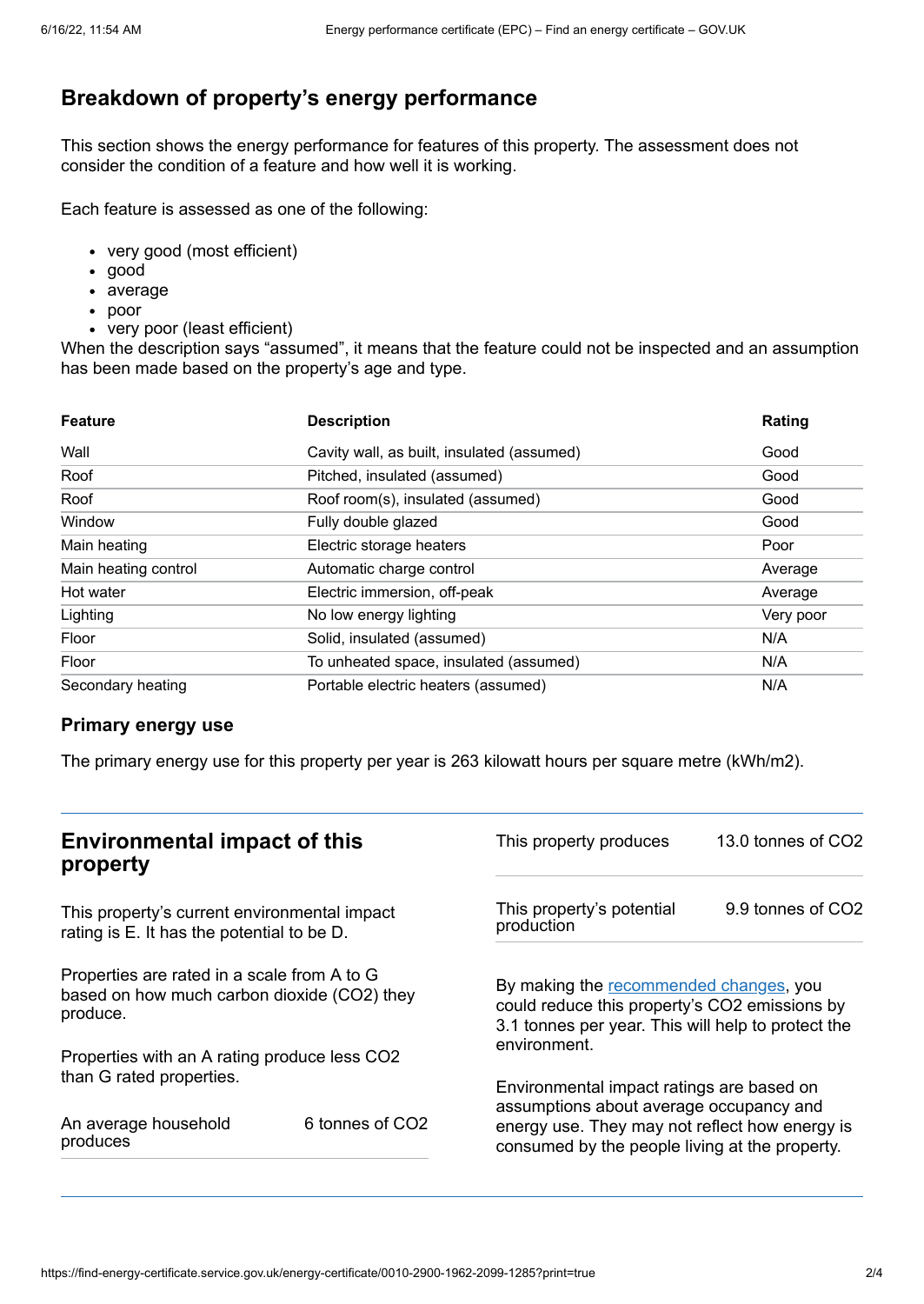## <span id="page-2-0"></span>**Improve this property's energy performance**

By following our step by step recommendations you could reduce this property's energy use and potentially save money.

Carrying out these changes in order will improve the property's energy rating and score from D (67) to B (82).

| <b>Step</b>                  | <b>Typical installation cost</b> | <b>Typical yearly saving</b> |
|------------------------------|----------------------------------|------------------------------|
| 1. Low energy lighting       | £155                             | £116                         |
| 2. Solar photovoltaic panels | £3,500 - £5,500                  | £344                         |
| 3. Wind turbine              | £15,000 - £25,000                | £727                         |

#### **Paying for energy improvements**

Find energy grants and ways to save energy in your home. [\(https://www.gov.uk/improve-energy-efficiency\)](https://www.gov.uk/improve-energy-efficiency)

## **Estimated energy use and potential savings**

| Estimated yearly energy<br>cost for this property | £2938 |
|---------------------------------------------------|-------|
| Potential saving                                  | £116  |

The estimated cost shows how much the average household would spend in this property for heating, lighting and hot water. It is not based on how energy is used by the people living at the property.

The potential saving shows how much money you could save if you complete each [recommended](#page-2-0) step in order.

For advice on how to reduce your energy bills visit Simple [Energy](https://www.simpleenergyadvice.org.uk/) Advice

[\(https://www.simpleenergyadvice.org.uk/\)](https://www.simpleenergyadvice.org.uk/).

#### **Heating use in this property**

Heating a property usually makes up the majority of energy costs.

## Estimated energy used to heat this property

| Type of heating      | <b>Estimated energy used</b> |
|----------------------|------------------------------|
| <b>Space heating</b> | 20794 kWh per year           |
| <b>Water heating</b> | 2372 kWh per year            |

#### **Potential energy savings by installing insulation**

The assessor did not find any opportunities to save energy by installing insulation in this property.